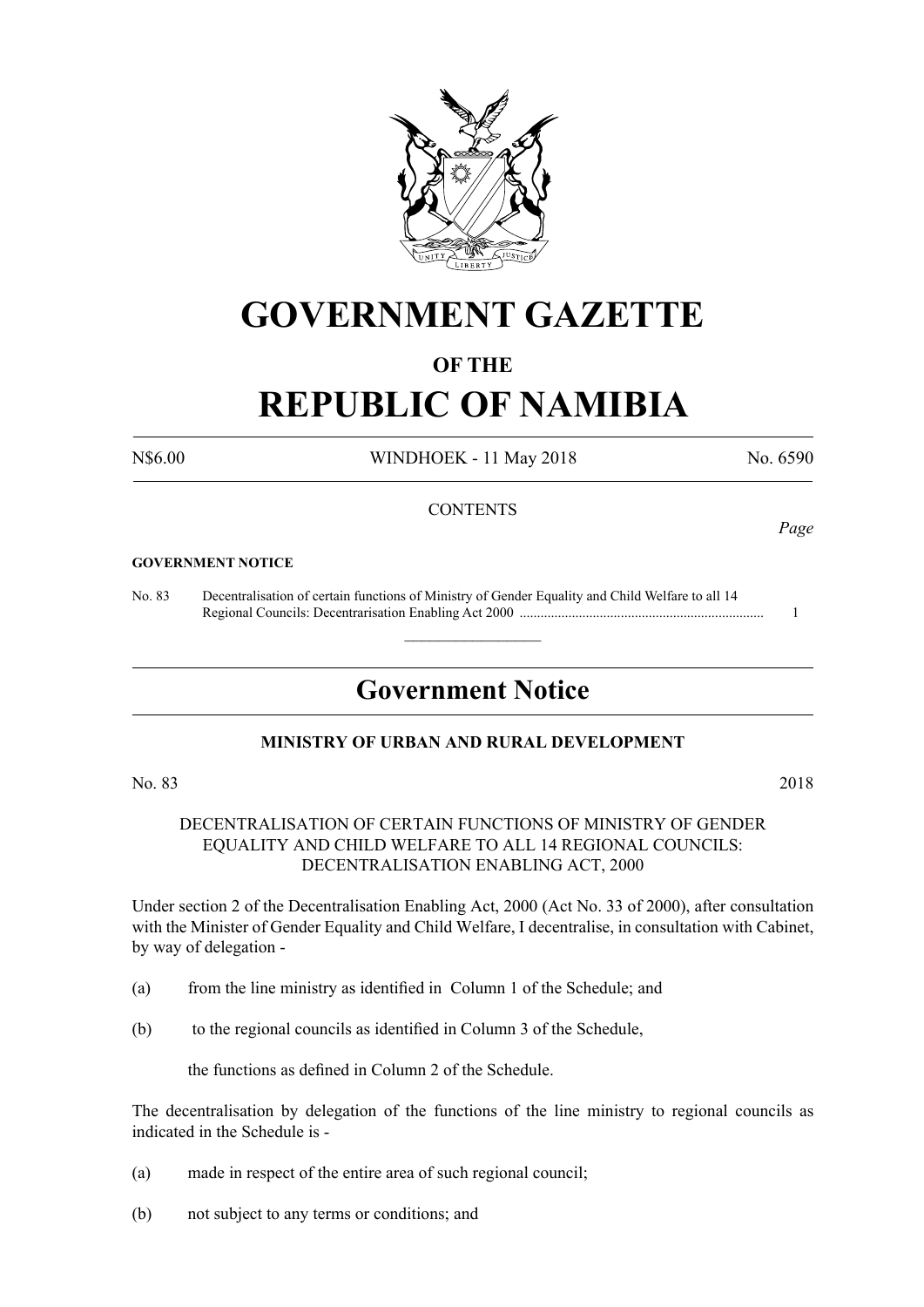(c) effective from the date of publication of this notice in the *Gazette*.

### **P. Mushelenga Minister of Urban and Rural Development** Windhoek, 8 May 2018

### **SCHEDULE**

| Column1                                             | Column <sub>2</sub>            |                                                                                                                 | Column 3                                                                         |
|-----------------------------------------------------|--------------------------------|-----------------------------------------------------------------------------------------------------------------|----------------------------------------------------------------------------------|
| <b>Line Ministry</b>                                | <b>Functions decentralised</b> |                                                                                                                 | <b>Regional Councils</b>                                                         |
| Ministry of<br>Gender Equality<br>and Child Welfare | 1.                             | <b>Community development</b>                                                                                    | Zambezi Regional Council                                                         |
|                                                     | 1.1                            | Income generating activities                                                                                    | Erongo Regional Council                                                          |
|                                                     | 1.2                            | Mobilisation or advocacy                                                                                        | Hardap Regional Council                                                          |
|                                                     | 1.3                            | Women in Business Associations (WIBA)                                                                           | //Karas Regional Council                                                         |
|                                                     | 1.4                            | Co-ordination or Networking                                                                                     | Kunene Regional Council                                                          |
|                                                     | 1.5                            | Training and capacity building for IGA<br>beneficiaries                                                         | Kavango West Regional Council                                                    |
|                                                     | 1.6                            | Material productions                                                                                            | Omaheke Regional Council<br>Oshana Regional Council<br>Oshikoto Regional Council |
|                                                     | 1.7                            | Monitoring and evaluation                                                                                       |                                                                                  |
|                                                     | 2.                             |                                                                                                                 |                                                                                  |
|                                                     |                                | Early childhood development                                                                                     | Otjozondjupa Regional Council                                                    |
|                                                     | 2.1                            | Implemntation of the national IECD legal<br>instruments, guidelines, regulations, curricula<br>and standards    | Ohangwena Regional Council                                                       |
|                                                     |                                |                                                                                                                 | Omusati Regional Council                                                         |
|                                                     | 2.2                            | ECD centres management and support                                                                              | Khomas Regional Council                                                          |
|                                                     | 2.3                            | Educaters subsidy and training                                                                                  | Kavango East Regional Council                                                    |
|                                                     | 2.4                            | Regional planning and co-odination of IECD<br>programms and services                                            |                                                                                  |
|                                                     | 2.5                            | Educaters and community training                                                                                |                                                                                  |
|                                                     | 2.6                            | Advocacy and mobilisation at regional level                                                                     |                                                                                  |
|                                                     | 2.7                            | Programme and monitoring                                                                                        |                                                                                  |
|                                                     | 3.                             | Gender equality and research                                                                                    |                                                                                  |
|                                                     | 3.1                            | Strengthen coordination of the implementation<br>of the national gender policy                                  |                                                                                  |
|                                                     | 3.2                            | Provision of inputs in formulation of new and<br>review of existing national policies and their<br>action plans |                                                                                  |
|                                                     | 3.3                            | Awareness creation on existing national,<br>regional and international legal instruments                        |                                                                                  |